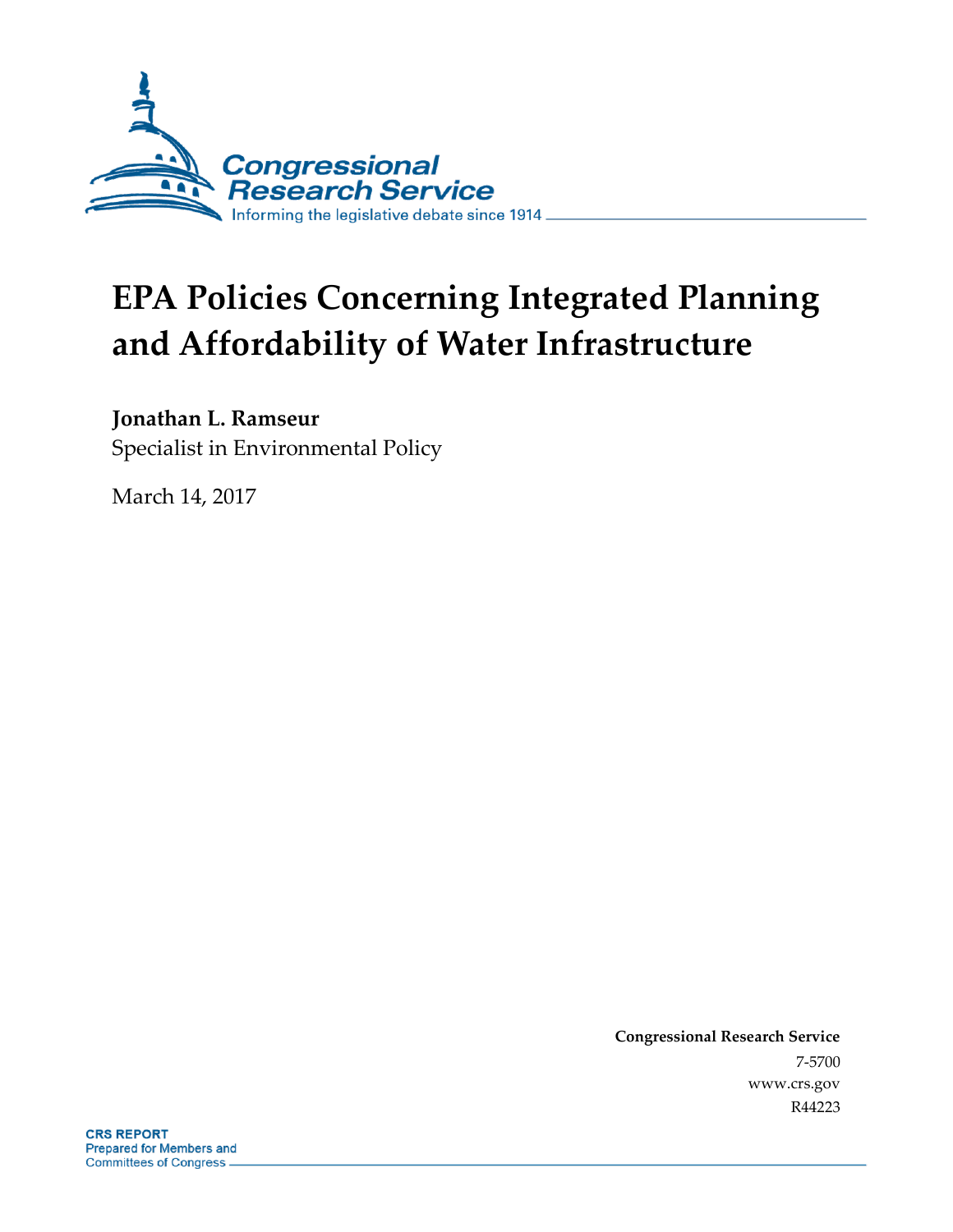### **Summary**

For several years, the U.S. Environmental Protection Agency (EPA) has been working with states and cities to develop and implement new approaches that will achieve water quality goals costeffectively and in a manner that "addresses the most pressing public health and environmental protection issues first." Two recent EPA initiatives are an integrated planning policy and a framework policy for assessing a community's financial capability to meet objectives and requirements of the Clean Water Act (CWA).

Pressed by municipalities about the financial challenges that they face in addressing needs for wastewater and stormwater control projects, in 2012 EPA issued an integrated permitting and planning policy. The intention of the policy is to provide communities with flexibility to prioritize and sequence needed water infrastructure investments so that limited public dollars can be invested in ways that each municipality finds most valuable.

Water utilities and municipalities have welcomed the opportunity for flexibility under the integrated planning policy. But they have sought clarification of a number of issues, including EPA and state roles in developing integrated plans. A major point of contention between EPA and local government stakeholders has been the agency's reliance on administrative orders or judicially approved consent decrees to codify integrated pollution reduction plans, rather than through modification of CWA permits. City and town officials say that they would prefer that EPA allow compliance flexibility through permits, rather than subjecting cities and towns to legally binding consent decrees with penalties and fines for noncompliance. The agency takes the position that both enforcement and permits are necessary, depending on individual circumstances. EPA typically uses a consent decree after periods of permit noncompliance.

While integrated planning may be helpful in identifying communities' relative priorities, a longstanding concern for local governments is EPA's process for evaluating how much communities can afford for CWA-mandated and other water infrastructure improvements. EPA has worked with communities to refine how the agency determines when a project is affordable for individual communities, because affordability considerations can influence schedules established for a community to meet CWA requirements. In 2014, EPA released a Financial Capability Assessment Framework that identifies a range of information related to a community's financial strength that may help provide a complete picture of cities' financial capabilities in relation to water infrastructure investments.

State and local governments generally support EPA's efforts to encourage ways for communities to prioritize their CWA infrastructure investments and to consider a wide range of factors that affect affordability. Nevertheless, cities and states have continuing concerns with aspects of both policies. For example, some criticize EPA for relying in part on Median Household Income (MHI) as a measure of community affordability. Further, cities are critical that integrated plans that have been approved so far have been incorporated only into new or amended consent decrees, not CWA permits.

EPA's integrated planning process and water infrastructure affordability are issues of interest to legislators. In recent years, Members have offered bills that would address these issues in different ways. Some bills have sought to codify EPA's integrated planning approach—as written in the 2012 framework—into the CWA. Other proposals would go beyond codifying the integrated planning approach by including other provisions that alter the CWA's existing framework to varying degrees (e.g., H.R.  $465$  in the 115<sup>th</sup> Congress). In general, some environmental groups have opposed such changes proposed in bills from prior Congresses, but municipalities have generally supported the additional flexibility.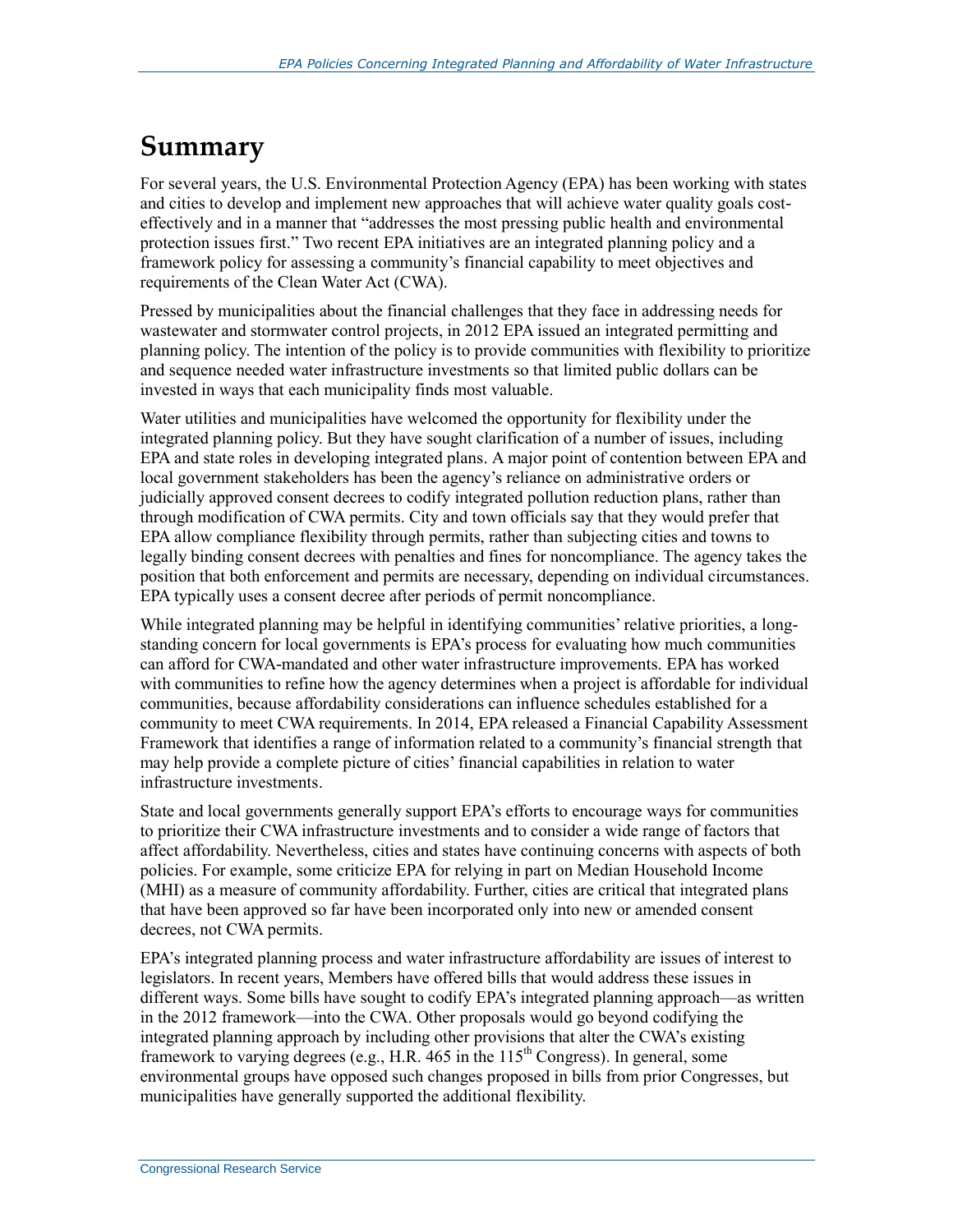### **Contents**

#### Contacts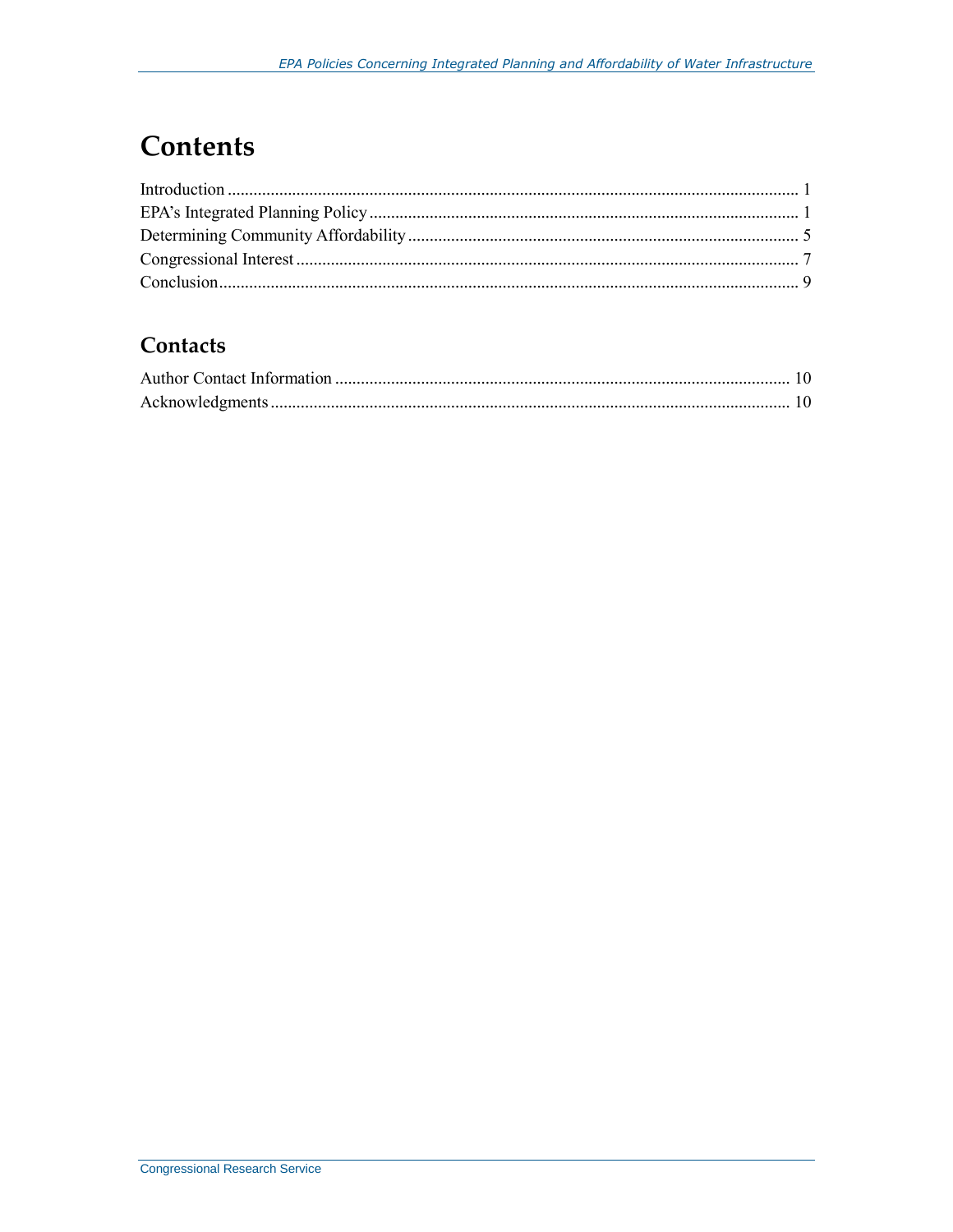### **Introduction**

Many state and local governments face difficult economic challenges with limited resources and financial capability to meet their water quality goals and compliance obligations. According to the most recent estimate by the Environmental Protection Agency (EPA) and the states, $<sup>1</sup>$  the</sup> nation's wastewater treatment facilities will need \$271 billion over the next 20 years to meet the water quality objectives of the Clean Water Act (CWA).<sup>2</sup>

For several years, EPA has been working with states and cities to develop and implement new approaches that will achieve water quality goals cost-effectively and in a manner that "addresses the most pressing public health and environmental protection issues first."<sup>3</sup> As funding for water infrastructure projects remains a perennial topic of congressional interest, EPA's recent initiatives have garnered attention from policymakers and led to legislative proposals in the  $115<sup>th</sup>$  Congress and prior Congresses.

The first two sections of this report examine two recent initiatives by EPA: (1) an integrated planning policy and (2) a framework policy for assessing a community's financial capability to meet objectives and requirements of CWA. The third section of this report discusses congressional interest and activity. The fourth section provides some concluding observations.

# **EPA's Integrated Planning Policy**

Local communities face challenges to fund wastewater infrastructure improvements that are needed to comply with CWA requirements. EPA's integrated planning approach is a voluntary tool that allows municipalities to propose to meet multiple CWA requirements by identifying efficiencies and sequencing investments so that the highest priority projects come first.

The prominence of these issues is due in part to EPA's use of governmental enforcement to achieve compliance by the municipal sector with CWA requirements. Since 1998, and more intensely since 2008, EPA has focused national enforcement actions on keeping raw sewage and contaminated stormwater discharges out of the nation's waters as part of the agency's National Enforcement Initiatives.<sup>4</sup> A number of communities are under federal consent decrees<sup>5</sup> or administrative orders,<sup>6</sup> and many others are under state consent decrees or orders requiring them to address uncontrolled discharges from combined sewer systems (combined sewer overflows, or  $\text{CSOs}$ )<sup>7</sup> and separate sewer systems (separate sewer overflows, or SSOs).<sup>8</sup> Consent decrees

<sup>1</sup> EPA, *Clean Watersheds Needs Survey 2012*, Report to Congress, 2016, https://www.epa.gov/cwns.

<sup>&</sup>lt;sup>2</sup> The Federal Water Pollution Control Act, commonly referred to as the Clean Water Act, is codified in 33 U.S.C. §1251 et seq.

<sup>&</sup>lt;sup>3</sup> Nancy Stoner, Acting Assistant Administrator, EPA Office of Water, and Cynthia Giles, Assistant Administrator, EPA Office of Enforcement and Compliance Assurance, *Integrated Municipal Stormwater and Wastewater Planning Approach Framework*, memorandum, June 5, 2012, http://water.epa.gov/polwaste/npdes/stormwater/upload/ integrated\_planning\_framework.pdf.

<sup>4</sup> See https://www.epa.gov/enforcement/national-enforcement-initiative-keeping-raw-sewage-and-contaminatedstormwater-out-our.

<sup>5</sup> A consent decree is a negotiated settlement—contained in a court order—between the enforcing agency and the permittee. The consent decree can include injunctive relief, which requires actions to bring the defendant back into compliance, and monetary penalties.

 $6$  An administrative order is a non-judicial enforcement action—taken by EPA or a state under its own authority directing an entity to take a specific action in order to come into compliance.

<sup>7</sup> EPA maintains a list of entities currently subject to a consent decree for CSO issues. See https://www.epa.gov/ (continued...)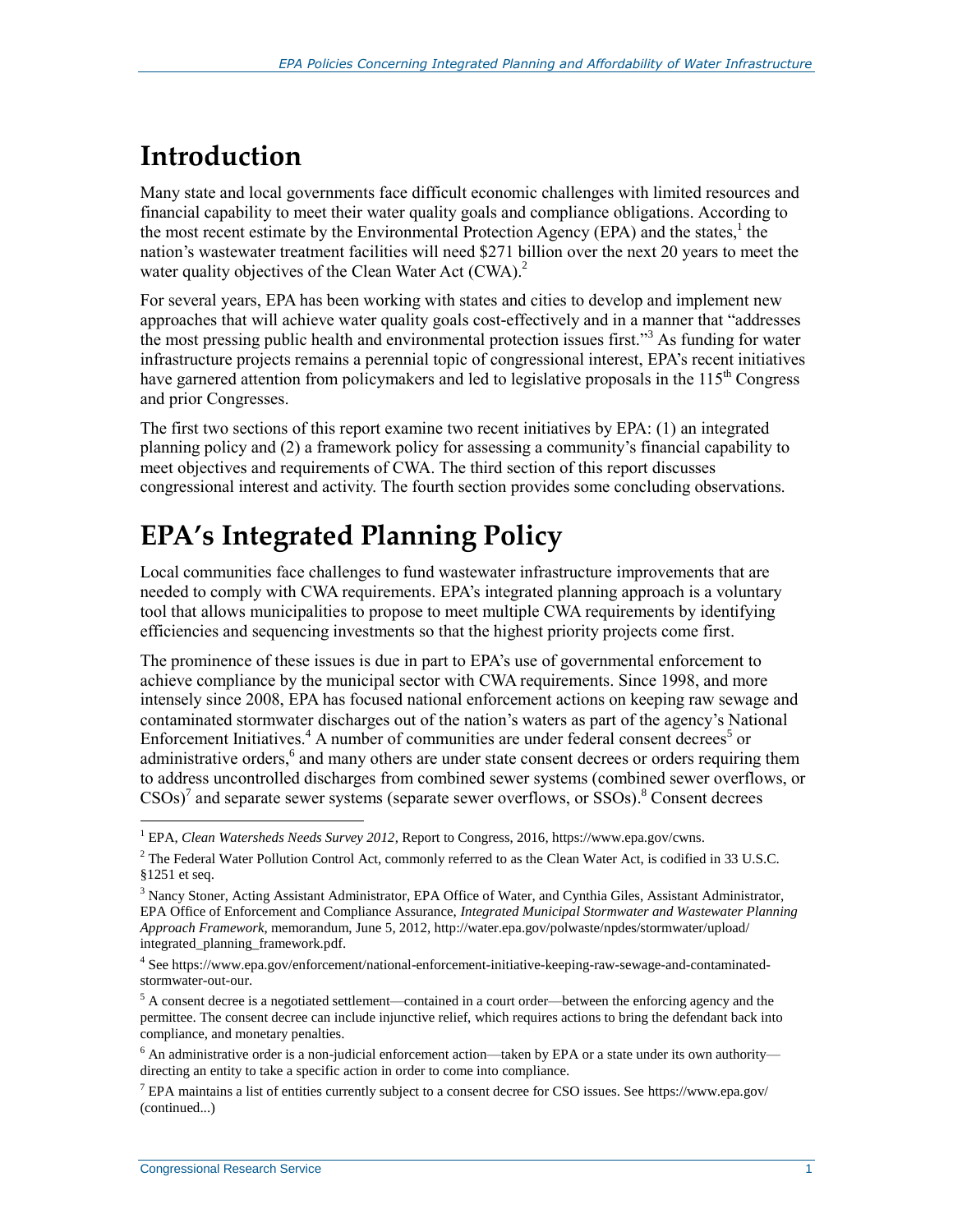typically specify deadlines for complying with the CWA and involve significant investments from ratepayers to bring about compliance and to achieve associated improvements in water quality infrastructure. <sup>9</sup> Construction associated with consent decrees frequently involves long time frames—more than a decade in many cases, according to EPA.<sup>10</sup> Other communities are not specifically subject to court-approved enforcement schedules, but are required by CWA permits to take actions, including infrastructure upgrades, to maintain their compliance status.

For some time, municipalities have pressed EPA for greater flexibility to meet the financial and compliance challenges that they face for wastewater, stormwater, and other CWA infrastructure improvements. Correcting CSO problems typically represents one of the most expensive CWA compliance issues.<sup>11</sup> Cities and towns have urged regulators to recognize how difficult and expensive it can be for them to implement wastewater upgrades, stormwater improvements, and related infrastructure projects, while also providing a range of other necessary municipal services on a day-to-day basis.

In response to such concerns, EPA officials in 2011 issued a memorandum describing the agency's support for an integrated approach to wastewater and stormwater management. Such an approach, the memorandum said, would allow communities to "maximize their infrastructure improvement dollars through appropriate sequencing of work." Implementing the integrated approach would require coordination between permit and enforcement actions and complementary state actions. $12$ 

EPA also began a round of talks with municipal officials about the costs of CWA requirements facing local governments. The talks resulted in a framework policy issued in 2012 for communities to pursue integrated planning to manage wastewater and stormwater and thus implement the approach outlined in the 2011 EPA memorandum.<sup>13</sup> The policy's intention is to reduce overall a community's compliance costs by considering all wastewater and stormwater management obligations in an integrated fashion. It allows communities to prioritize water management goals—such as water conservation or lower wastewater treatment costs—so that limited public dollars can be invested in ways that each city finds most valuable. The policy

<sup>(...</sup>continued)

enforcement/status-civil-judicial-consent-decrees-addressing-combined-sewer-systems-csos.

<sup>8</sup> EPA tracks the progress of its enforcement initiative to address combined sewer overflows and separate sewer overflows here: https://www.epa.gov/enforcement/national-enforcement-initiative-keeping-raw-sewage-andcontaminated-stormwater-out-our.

<sup>9</sup> EPA's Inspector General estimated that it will cost communities more than \$32 billion to complete the required actions and penalties that are contained in 47 federal consent decrees that address CSOs. EPA, Office of Inspector General, *EPA Needs to Track Whether Its Major Municipal Settlements for Combined Sewer Overflows Benefit Water Quality*, Project No. 15-P-0280, September 15, 2015, http://www.epa.gov/oig/reports/2015/20150916-15-P-0280.pdf.

<sup>&</sup>lt;sup>10</sup> EPA, Office of Inspector General, *EPA Needs to Track Whether Its Major Municipal Settlements for Combined Sewer Overflows Benefit Water Quality*, Project No. 15-P-0280, September 15, 2015, http://www.epa.gov/oig/reports/ 2015/20150916-15-P-0280.pdf.

<sup>&</sup>lt;sup>11</sup> See EPA, *Clean Watersheds Needs Survey 2012*, Report to Congress, 2016, https://www.epa.gov/cwns.

 $12$  Nancy Stoner, Acting Assistant Administrator, EPA Office of Water, and Cynthia Giles, Assistant Administrator, EPA Office of Enforcement and Compliance Assurance, *Achieving Water Quality Through Integrated Municipal Stormwater and Wastewater Plans*, memorandum, October 27, 2011, http://water.epa.gov/infrastructure/ greeninfrastructure/upload/memointegratedmunicipalplans.pdf.

<sup>&</sup>lt;sup>13</sup> Nancy Stoner, Acting Assistant Administrator, EPA Office of Water, and Cynthia Giles, Assistant Administrator, EPA Office of Enforcement and Compliance Assurance, *Integrated Municipal Stormwater and Wastewater Planning Approach Framework*, memorandum, June 5, 2012, http://water.epa.gov/polwaste/npdes/stormwater/upload/ integrated\_planning\_framework.pdf.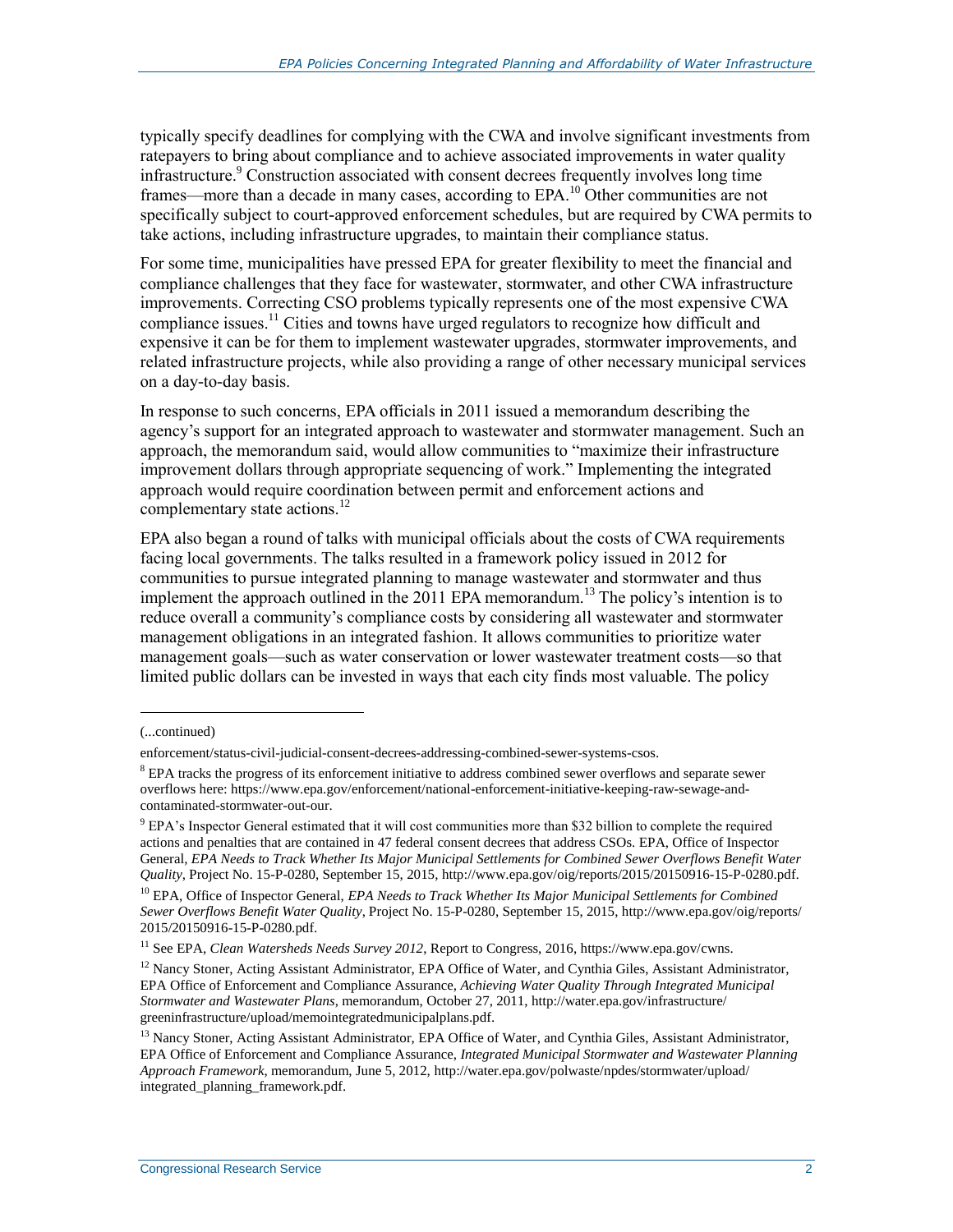allows cities and towns to voluntarily seek modification of consent decrees and the terms of CWA discharge permits, and to gain the flexibility to prioritize water quality and infrastructure projects based on affordability. Under this integrated approach, municipalities can evaluate how best to meet all of their CWA obligations within their financial capability, while maintaining existing regulatory standards that protect public health and water quality, and to sequence wastewater and stormwater projects in a way that allows the highest-priority environmental projects to come first.

Each integrated plan will be site-specific, but the policy identifies six elements that an integrated plan must include:

- Description of the water quality, human health, and regulatory issues to be addressed in the plan.
- Description of existing wastewater and stormwater systems under consideration, including description of current performance.
- A process for enabling public participation in development and implementation of the plan.
- A process for identifying, evaluating, and selecting alternative means of compliance, such as use of green infrastructure.
- A process for evaluating performance and measuring success.
- A process for identifying, evaluating, and selecting proposed new projects or modifications to ongoing or planned projects and implementation schedules based on changing circumstances.

A major point of contention between EPA and local government stakeholders has been the agency's reliance on administrative orders or judicially approved consent decrees to codify pollution reduction plans, including plans approved under the integrated planning policy, rather than through modification of CWA permits. Mayors, represented by the U.S. Conference of Mayors, have stated that they would prefer that EPA authorize compliance flexibility through permits, rather than subjecting cities and towns to legally binding consent decrees with penalties and fines for noncompliance. EPA typically uses a consent decree after periods of permit noncompliance. The agency takes the position that both enforcement and permits are necessary, depending on individual circumstances.<sup>14</sup>

The 2012 policy provides that all or part of an integrated plan can be incorporated into a CWA discharge permit. For example, innovative practices for managing stormwater as a resource green infrastructure practices and technologies—can be considered and incorporated into permits where such practices provide sustainable solutions for municipal wet weather control.<sup>15</sup>

The policy further provides that all or part of an integrated plan may be incorporated into the remedy of a federal or state enforcement action to address noncompliance with the CWA. EPA initially focused the policy on *new* enforcement, meaning that cities already subject to consent decrees were unable to take advantage of flexibility to modify existing plans to resolve

<sup>&</sup>lt;sup>14</sup> Nancy Stoner, Acting Assistant Administrator, EPA Office of Water, and Cynthia Giles, Assistant Administrator, EPA Office of Enforcement and Compliance Assurance, *Integrated Municipal Stormwater and Wastewater Planning Approach Framework*, memorandum, June 5, 2012, http://water.epa.gov/polwaste/npdes/stormwater/upload/ integrated\_planning\_framework.pdf.

<sup>&</sup>lt;sup>15</sup> Green infrastructure uses or mimics natural processes to infiltrate, evapotranspire, or reuse stormwater runoff on the site where it is generated. It includes green roofs, rain gardens, and permeable pavements. For information, see CRS Report R43131, *Green Infrastructure and Issues in Managing Urban Stormwater*, by Claudia Copeland.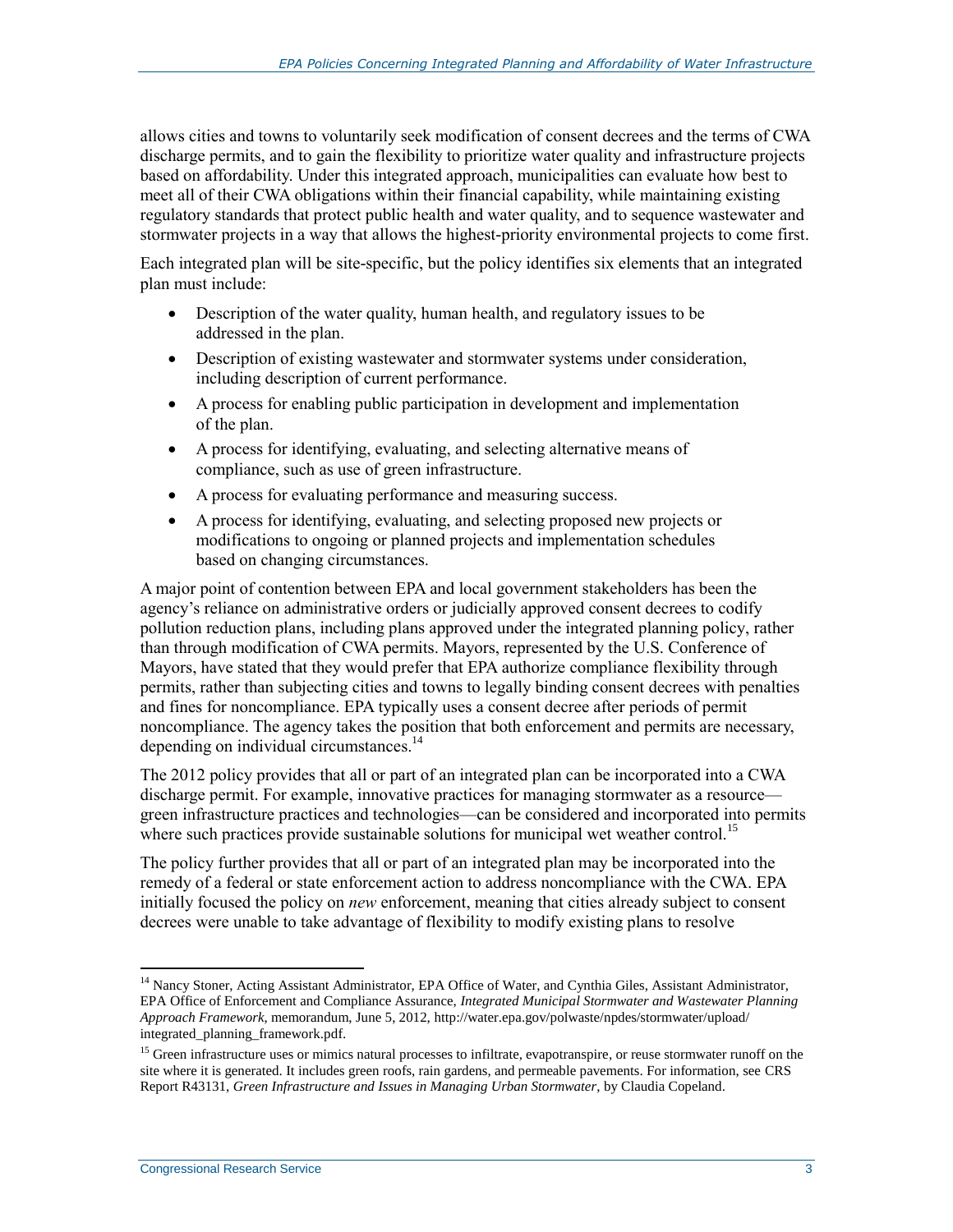enforcement actions.<sup>16</sup> However, in 2012, EPA, the Department of Justice, and officials of one city, the District of Columbia, agreed to consider extending compliance deadlines in that city's 2005 consent decree in order to allow the city to test green infrastructure technologies. To address sewer overflows, the original consent decree called for the city to construct by 2025 three large tunnels capable of holding 31 million gallons of diluted sewage at any one time, allowing the city's wastewater treatment plant to process the effluent after storms. The 2012 agreement contemplated extending deadlines for some of the new construction required by the consent decree. Further, it potentially would allow the city to avoid some construction project elements (constructing one tunnel as planned, but reducing a second tunnel's size and eliminating the third tunnel), if implementation of a green infrastructure program can reasonably be expected to lead to CSO reductions required by the consent decree, while also satisfying the city's responsibility to mitigate stormwater runoff.<sup>17</sup> The DC plan illustrates integrated planning because it allowed the city to compare the effectiveness of alternatives—green infrastructure and constructed tunnels to reduce rainwater flows into storm drains enough to stop overflows into nearby waterways.<sup>18</sup>

Under terms of the 2012 agreement, EPA indicated that it would support reopening the consent decree only if it were convinced that green infrastructure would perform as well as construction of tunnels that are designed to capture combined stormwater and wastewater and hold it until it can be processed by the city's wastewater treatment plant. EPA agreed to support DC's research into whether the extensive use of green infrastructure could reduce rainwater runoff into sewers enough to eliminate the need for the planned tunnel projects.

In May 2015, EPA, the Department of Justice, and the DC government revised the 2005 consent decree with the modifications outlined in the 2012 agreement.<sup>19</sup> The revised consent decree also extends the deadline for compliance by five years, to 2030. Officials in other cities have hoped that the EPA-DC agreement could provide a model to be applied elsewhere. Some environmental groups criticized EPA for granting DC additional compliance time for green infrastructure projects that the city could already have pursued, under the existing consent decree.

Utilities and municipalities have welcomed the opportunity for flexibility under the integrated planning policy. But they sought clarification on a number of issues, such as how communities can proactively ensure that the plan they develop will be acceptable to regulators; who determines a community's most pressing water quality needs; and whether a municipality can include ongoing needs for infrastructure rehabilitation under an integrated planning approach. Some stakeholders believe that clarification is needed regarding state and EPA roles. The agency's position is that it is the responsibility of cities to work and coordinate with state permitting agencies to develop integrated plans. However, some states are uncertain what EPA's oversight role would be if the agency disagrees with a plan that a state and municipality have developed.<sup>20</sup>

<sup>&</sup>lt;sup>16</sup> Many consent decrees are modified to reflect new information, improved design, or other factors. These modifications often result in extended compliance timelines.

<sup>17</sup> District of Columbia Water and Sewer Authority, EPA, and the Government of the District of Columbia, *Green Infrastructure Partnership Agreement*, December 10, 2012, http://www.epa.gov/reg3wapd/pdf/pdf\_chesbay/ GreenPartnshipAgreement.pdf.

<sup>&</sup>lt;sup>18</sup> See, for example, testimony of George Hawkins (DC Water and Sewer Authority), in U.S. Congress, House Committee on Transportation and Infrastructure Subcommittee on Water Resources and the Environment, "Integrated Planning and Permitting,"  $112^{th}$  Cong.,  $2^{nd}$  sess., July 25, 2012.

<sup>&</sup>lt;sup>19</sup> See https://www.epa.gov/sites/production/files/2015-05/documents/firstamendment-dcwasa-cd.pdf.

 $^{20}$  In all but four states (Idaho, Massachusetts, New Hampshire, and New Mexico) and the District of Columbia, EPA has delegated CWA permitting to state permitting authorities. However, under Section 402(d) the act (33 U.S.C. §1342(d)), EPA retains an oversight role and may review individual permits that a state proposes to issue, and it may (continued...)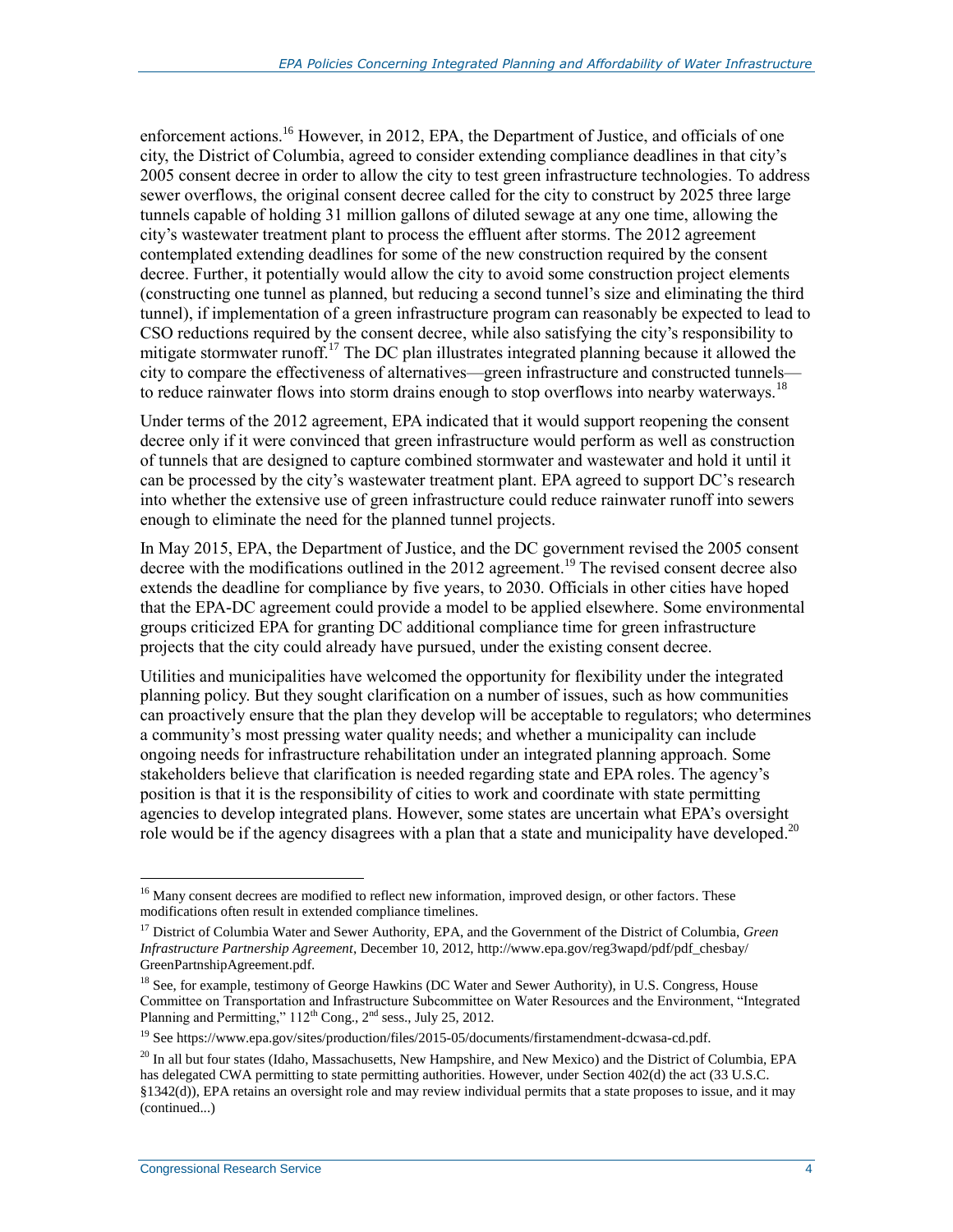Some states believe that examples of integrated stormwater and wastewater plans are needed, in part to serve as models for states and communities. To do so, in October 2014, EPA awarded grants to five communities to assist them in developing integrated plans, as well as to provide transferable tools for other interested communities. Funding was awarded to Burlington, VT; Durham, NH; Santa Maria, CA; Springfield, MO; and Onondaga County, NY. The five were selected from 28 communities that had expressed interest in technical assistance from EPA.

With the planning policy in place, a number of communities have developed plans pursuant to it (e.g., Kansas City, KS; Seattle and King County, WA; and Cincinnati, OH). EPA officials have had discussions with other cities about writing and implementing integrated plans to manage stormwater and wastewater. But nearly five years after the framework policy was announced, one concern is that, so far, integrated plans have been incorporated only into new or amended consent decrees, not in CWA permits.

## **Determining Community Affordability**

A long-standing concern for local governments is EPA's process for evaluating how much communities can afford for CWA-mandated and other water infrastructure improvements. Affordability considerations can influence schedules established by EPA and states for communities to meet CWA requirements. In assessing municipalities' capability to finance infrastructure upgrades. EPA relies significantly on guidance issued in 1997.<sup>21</sup>

This guidance is intended to provide general boundaries to aid EPA, states, and cities in negotiating reasonable and effective schedules for implementing infrastructure upgrades. It uses a two-phase approach to assess financial capability. First, EPA identifies the combined impact of wastewater and CSO control costs on individual households, calculating average costs per household as a percentage of the local median household income (MHI). This phase analyzes the residential share of current and planned controls needed to meet CWA requirements using a value range of whether the costs impose a "low" (less than 1% of MHI), "mid-range" (1%-2% of MHI), or "high" (more than 2% of MHI) financial impact on residential users, yielding a Residential Indicator. Second, EPA develops Financial Indicators to evaluate the debt, socioeconomic, and financial conditions that affect the community's financial capability as "weak," "mid-range," or "strong." The combined indicators measure a community's ability to afford compliance with CWA regulations. Many local government officials contend that EPA regions use the 2% of MHI measure as an absolute benchmark, or minimum threshold for determining that affordability is an issue for a given community.

For several years, municipal officials have urged EPA to revise the guidance, arguing that it should take into consideration a larger set of factors and that MHI is a misleading indicator of a community's ability to pay. In some cases, they say, cost impacts for an entire community may be in EPA's "mid-range," although impacts in portions of the community (e.g., low-income neighborhoods) are more than 2% of MHI.<sup>22</sup> Alternative household affordability metrics could

<sup>(...</sup>continued)

object to a permit outside the guidelines and requirements of the act. If the state does not revise the permit to meet the agency's objections, EPA may issue a permit that meets the act's requirements.

<sup>21</sup> EPA, Office of Water, Office of Wastewater Management, *Combined Sewer Overflows—Guidance for Financial Capability Assessment and Schedule Development*, EPA 832-B-97-004, February 1997, http://www.epa.gov/npdes/ pubs/csofc.pdf.

<sup>&</sup>lt;sup>22</sup> A report of the U.S. Conference of Mayors criticized EPA's use of MHI to assess affordability at the local level, arguing that MHI, which looks at household income across all parts of a community, masks the distributional cost (continued...)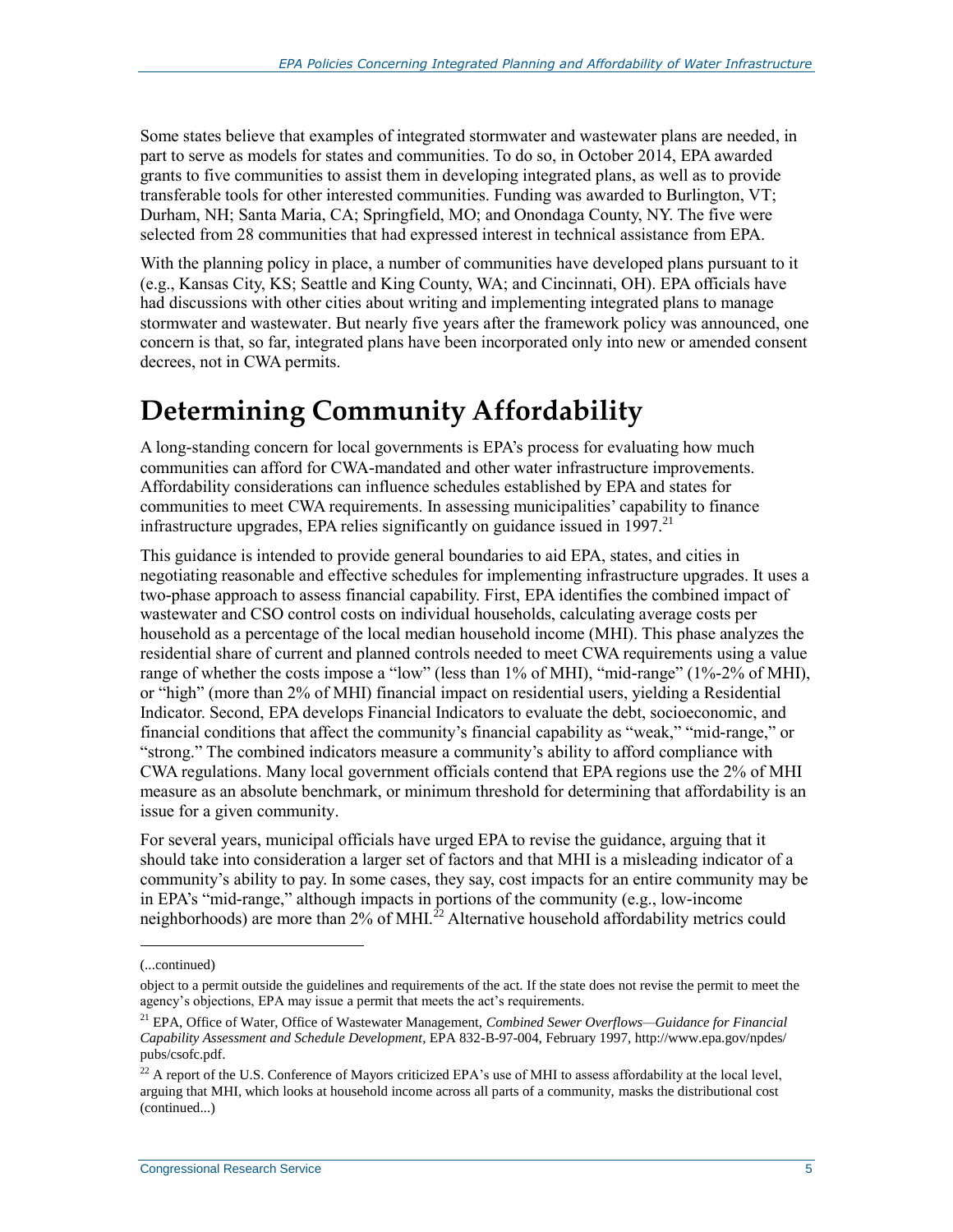include average water rates as a percentage of income for potentially vulnerable populations, or expected future water rate increases, or using other indicators of economic need such as the unemployment rate or poverty rate, or percentage of households receiving public assistance. Further, they say that affordability should be tailored to each local government.

Municipal officials also favor having EPA look at the overall financial impacts of both CWA and drinking water projects (which are not addressed in the 1997 guidance), rather than considering them separately. In 2013, local government officials issued a report with recommendations on alternative analyses that cities can present to federal and state regulators with data and information that demonstrate a range of additional factors relevant to evaluating affordability.<sup>23</sup> Further, a 2013 white paper issued by municipal water officials recommended that EPA assess financial capability to meet CWA obligations through an integrated planning framework that allows EPA to go beyond taking a "snapshot" of current financial indicators to also consider past or emerging trends that affect current conditions.<sup>24</sup>

EPA repeatedly insisted that it is not necessary to revise the guidance, which the agency believes already provides flexibility for financially disadvantaged municipalities, including allowing a phased approach for implementing wastewater management controls. As noted above, EPA already has the flexibility and discretion to reopen consent decrees. Officials also point out that as a result of the integrated planning framework, in determining affordability, municipalities now can factor in the costs to manage stormwater flows, along with combined sewer overflows and wastewater treatment. The 1997 guidance did not include consideration of stormwater. To some extent, it appears that EPA and municipal officials fundamentally disagree on this point, with mayors and others contending that the 2% MHI metric is strictly enforced and is EPA's primary determinant, and EPA responding that it is one of many financial factors that should be evaluated to assess overall burden on a community.

Nevertheless, EPA committed to further dialogue with cities and states and to clarifying guidelines on how it considers financial capability. Based on those discussions and in consultation with its Environmental Financial Advisory Board, in November 2014, the agency released a Financial Capability Assessment Framework. The document identifies additional information that may help some communities provide a more complete picture of their financial capability than under the 1997 guidance alone. The new framework includes two sets of examples meant to supplement—but not revise—the existing guidance. One set of examples concerns residential impacts, such as service area poverty rates and trends, or the percent of households that own versus rent. The second set of examples concerns the financial strength of the community, such as unemployment data; state or local legal limitations on property taxes, other revenue streams, or

<sup>(...</sup>continued)

impacts on below median income households. Based on a survey of California cities, the report found that the economic burden of water and stormwater costs falls disproportionately on such households. U.S. Conference of Mayors, *Public Water Cost Per Household: Assessing Financial Impacts of EPA Affordability Criteria in California Cities*, November 2014, http://www.usmayors.org/pressreleases/uploads/2014/1202-report-watercostsCA.pdf.

<sup>23</sup> U.S. Conference of Mayors, American Water Works Association, and Water Environment Federation, *Affordability Assessment Tool for Federal Water Mandates*, May 2013, http://www.mayors.org/urbanwater/media/2013/0529-report-WaterAffordability.pdf.

<sup>&</sup>lt;sup>24</sup> National Association of Clean Water Agencies, The Evolving Landscape for Financial Capability Assessment: Clean Water Act Negotiations and the Opportunities for Integrated Planning, May 2013, http://www.nacwa.org/images/ stories/public/2013-05-31fcalandsapesipdesign.pdf.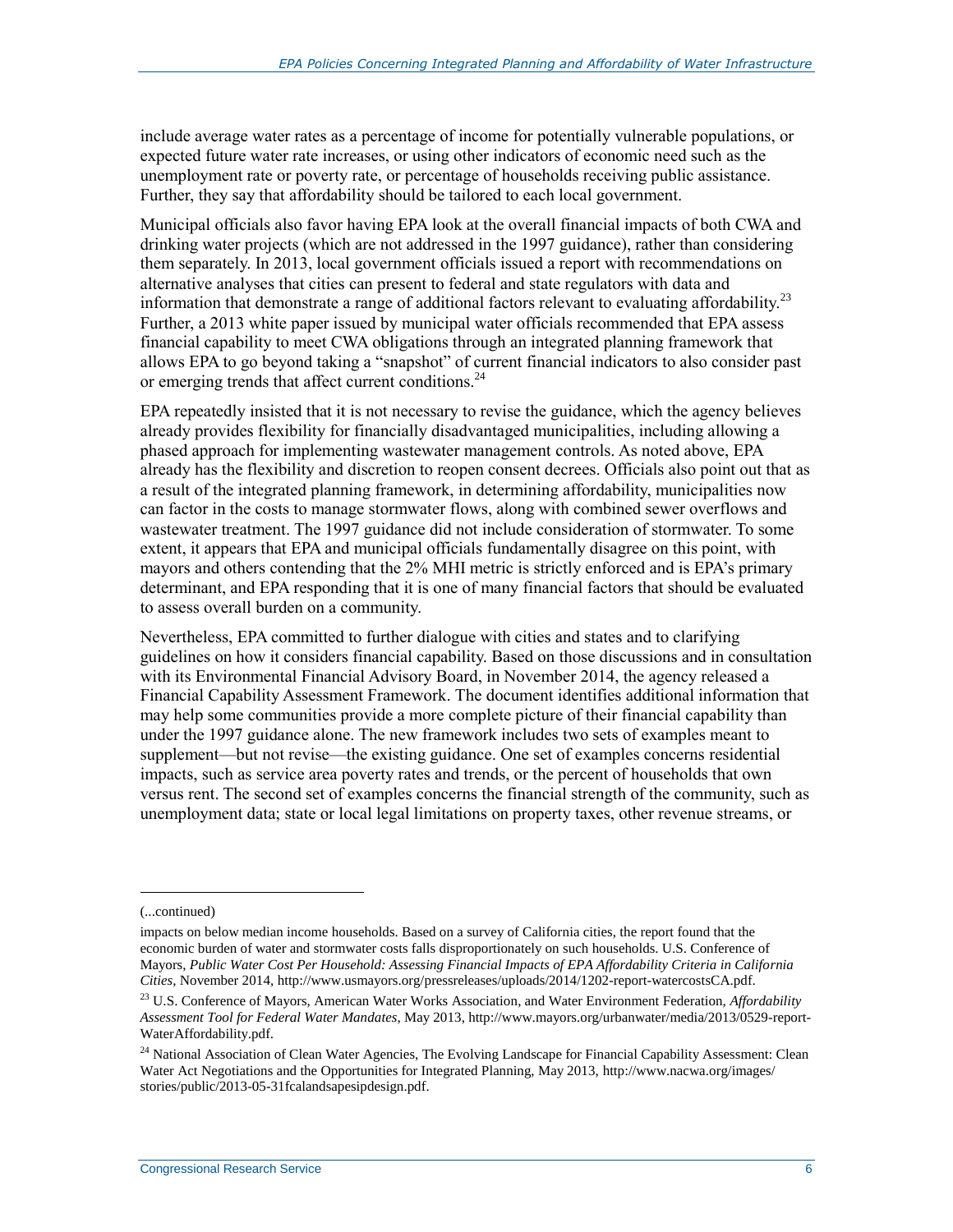debt levels; or other financial obligations, such as drinking water infrastructure, that significantly affect a city's ability to raise revenue.<sup>25</sup>

As mentioned above, communities' investment needs for clean water infrastructure are substantial. Funding needs for drinking water projects also are substantial; projects needs were estimated in 2011 to total \$385 billion nationwide through  $2031<sup>26</sup>$  The 2014 Financial Capability Assessment Framework does allow for consideration of Safe Drinking Water Act (SDWA) obligations as relevant information about a community's overall financial capability. For example, a city's bond rating can be affected by both wastewater and drinking water obligations. The purpose of the assessment is to aid in establishing schedules for developing and implementing integrated plans and permit and consent decree implementation to meet CWA requirements. EPA's policies do not similarly address or integrate planning for communities' additional water infrastructure challenges of meeting SDWA requirements.

Using a wider range or more nuanced factors to assess financial capability would in all likelihood lead to additional determinations that affordability is a challenge for many U.S. communities. Still, what response regulators and policymakers should make to such information is unclear. Some stakeholders would likely be satisfied with additional time to achieve compliance with applicable requirements, while others undoubtedly would prefer more time and relaxation of the requirements themselves. Many stakeholders seek flexibility in meeting regulatory requirements, as well as increased federal spending on local water and wastewater infrastructure projects. Federal and state regulators have considerable, but not unlimited, discretion to provide extended compliance time, but much less flexibility to alter standards or provide additional funds.

### **Congressional Interest**

EPA's integrated planning process and community affordability are issues of interest to legislators, because they relate to policymakers' overall concern with funding needs for water infrastructure projects and the federal role in assisting communities. Both issues have been addressed in legislation and through congressional oversight.

In recent years, Members have offered bills that would address these issues in different ways. Some bills sought to codify EPA's integrated planning approach—as written in the 2012 framework—into the CWA. This approach might be considered largely symbolic: The 2012 framework did not provide new authority; it highlighted existing authority and opportunities within the CWA.

Other proposals would go beyond codifying the integrated planning approach by including other provisions that alter the CWA's existing framework to varying degrees. In general, some environmental groups have opposed such changes proposed in bills from prior Congresses.<sup>27</sup>

In the  $115<sup>th</sup>$  Congress, H.R. 465, the Water Quality Improvement Act of 2017, would codify an integrated plan and permit approach into the CWA; direct EPA to carry out a pilot program to

<sup>&</sup>lt;sup>25</sup> Ken Kopocis, EPA Deputy Assistant Administrator for Water, and Cynthia Giles, EPA Assistant Administrator for Enforcement, *Financial Capability Assessment Framework for Municipal Clean Water Act Requirements*, memorandum, November 24, 2014, http://water.epa.gov/polwaste/npdes/cso/upload/municipal\_fca\_framework.pdf.

<sup>26</sup> EPA, *Drinking Water Infrastructure Needs Survey and Assessment*, EPA-816-R-13-006, April 2013, http://water.epa.gov/infrastructure/drinkingwater/dwns/index.cfm.

<sup>&</sup>lt;sup>27</sup> See, for example, letter to Congressmen Gibbs and Bishop from multiple environmental groups, "Water Resources and Environment Subcommittee Hearing entitled 'Integrated Planning and Permitting Framework: An Opportunity for EPA to Provide Communities with Flexibility to Make Smart Investments in Water Quality,'" July 23, 2014.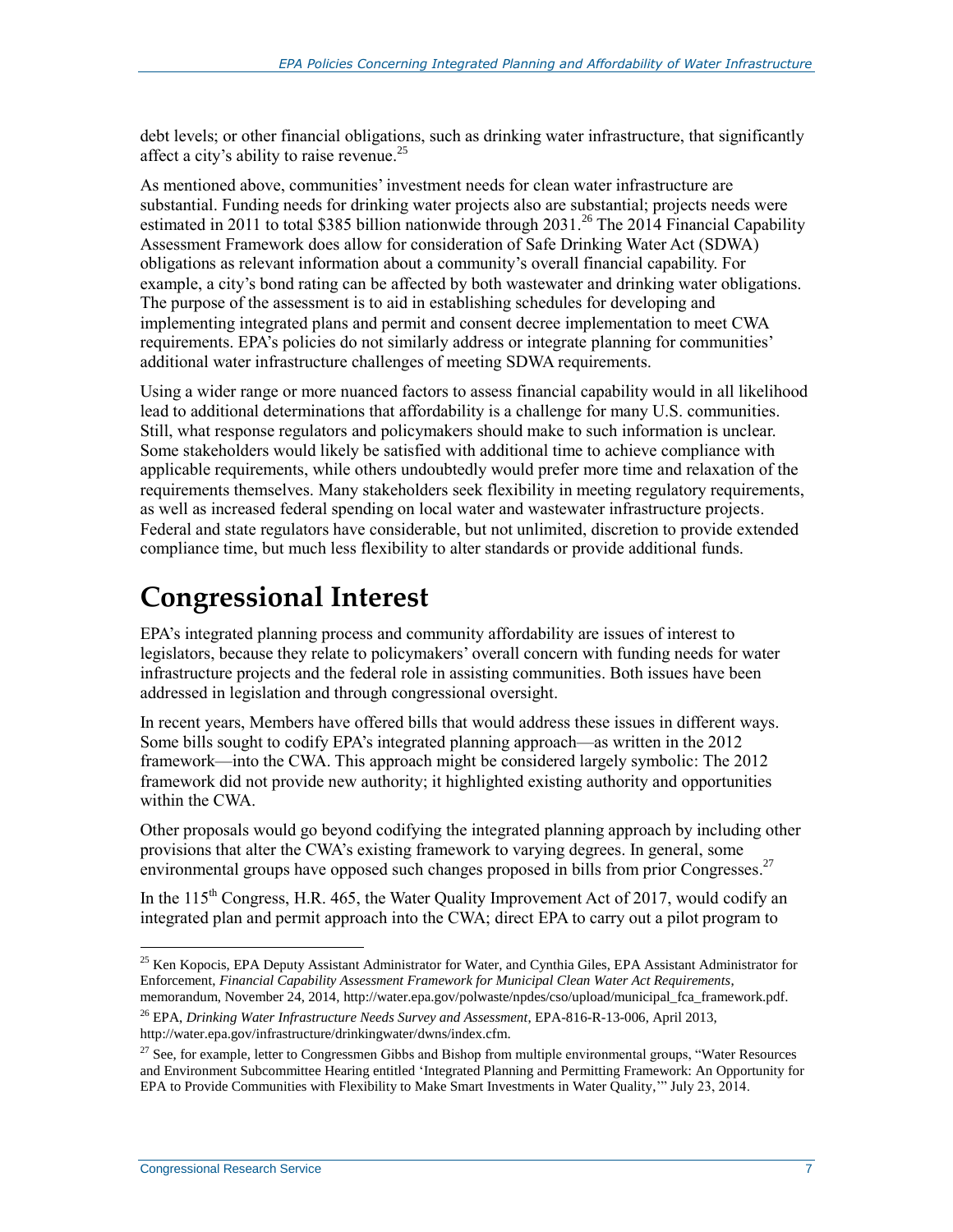work with at least 15 communities desiring to implement an integrated plan, and require EPA to update the 1997 CSO affordability guidance document, which has been criticized by some stakeholders. The proposal also includes provisions that may alter the existing CWA framework. For example, the bill states that a "schedule of [permit] compliance would provide for *reasonable progress*" (emphasis added). This phrase may conflict with the regulatory requirement that permit schedules "shall require compliance *as soon as possible*" (40 C.F.R. 122.47(a)(1)). It is uncertain how these provisions, if enacted, would be implemented.

In the  $114<sup>th</sup>$  Congress, H.R. 1093/S. 2358, the Clean Water Compliance and Ratepayer Affordability Act of 2015, would have directed EPA to carry out a pilot program to work with communities desiring to implement an integrated stormwater/wastewater management program. The bill would have allowed extended CWA discharge permit terms for such communities, and it would have allowed for modification of consent decrees to reflect terms of an integrated plan.<sup>28</sup>

A related proposal in the  $114<sup>th</sup>$  Congress, the Clean Water Affordability Act of 2015, would have codified an integrated approach through CWA permits. This legislation also would have required EPA to update the 1997 CSO affordability guidance document. Bills in the  $114<sup>th</sup>$  Congress that included these provisions are H.R. 1705, S. 2768, and S. 2848, which the Senate passed on September 15, 2016.<sup>29</sup> As described previously, communities generally support the financial capability framework issued by EPA in 2014, but some also support legislation that would further expand the criteria for determining affordability. In report language accompanying FY2016 appropriations legislation for EPA, the Senate Appropriations Committee directed EPA to contract with the National Academy of Public Administration to conduct an independent study to create a definition and framework for community affordability and report to Congress within one year.<sup>30</sup>

Some in Congress have sought financial support to test EPA's integrated planning policy. In 2014, Republican and Democratic leaders of the House Transportation and Infrastructure Committee's Water Resources Subcommittee wrote to House appropriators to request funds for a limited number of pilot projects. The letter requested \$5 million in FY2015 appropriations for three to five projects per EPA region (30 to 50 projects in all) to assist communities in developing and implementing integrated plans. If successfully implemented, the letter said, EPA's framework "could help communities more affordably manage their clean water obligations while ensuring continuous progress toward water quality goals.<sup>331</sup> Some utility and municipal groups also have been seeking funding for pilot projects, and, as noted above, in October 2014, EPA awarded grants to five communities to assist them in developing integrated plans. In the report accompanying FY2016 appropriations legislation for EPA, the House Appropriations Committee said that it supports EPA's efforts to expand technical assistance for communities seeking to develop and implement an integrated planning approach, but the committee did not recommend specific funding for such assistance. $32$ 

 $\overline{a}$ <sup>28</sup> Related bills have been introduced previously, including H.R. 2707, H.R. 3862, and S. 2995 in the 113<sup>th</sup> Congress, and H.R. 1189 and S. 2094 in the  $112^{th}$  Congress.

<sup>&</sup>lt;sup>29</sup> H.R. 3862 in the 113<sup>th</sup> Congress and S. 2094 in the 112<sup>th</sup> Congress also would have directed EPA to revise the 1997 affordability guidance.

<sup>30</sup> U.S. Congress, Senate Committee on Appropriations, *Department of the Interior, Environment, and Related Agencies Appropriations, 2016*, Report to accompany S. 1645, 114<sup>th</sup> Cong., 1<sup>st</sup> sess., June 23, 2015, S.Rept. 114-70, p. 54. See http://www.napawash.org/images/WorkInProgress/EPA-Work\_in\_Progress-2-1-17.pdf.

<sup>&</sup>lt;sup>31</sup> Letter from Representative Bob Gibbs and Representative Tim Bishop to Representative Ken Calvert, Chairman, and Representative Jim Moran, Ranking Member, Subcommittee on Interior, Environment and Related Agencies, House Committee on Appropriations, April 1, 2014.

<sup>32</sup> U.S. Congress, House Committee on Appropriations, *Department of the Interior, Environment, and Related Agencies*  (continued...)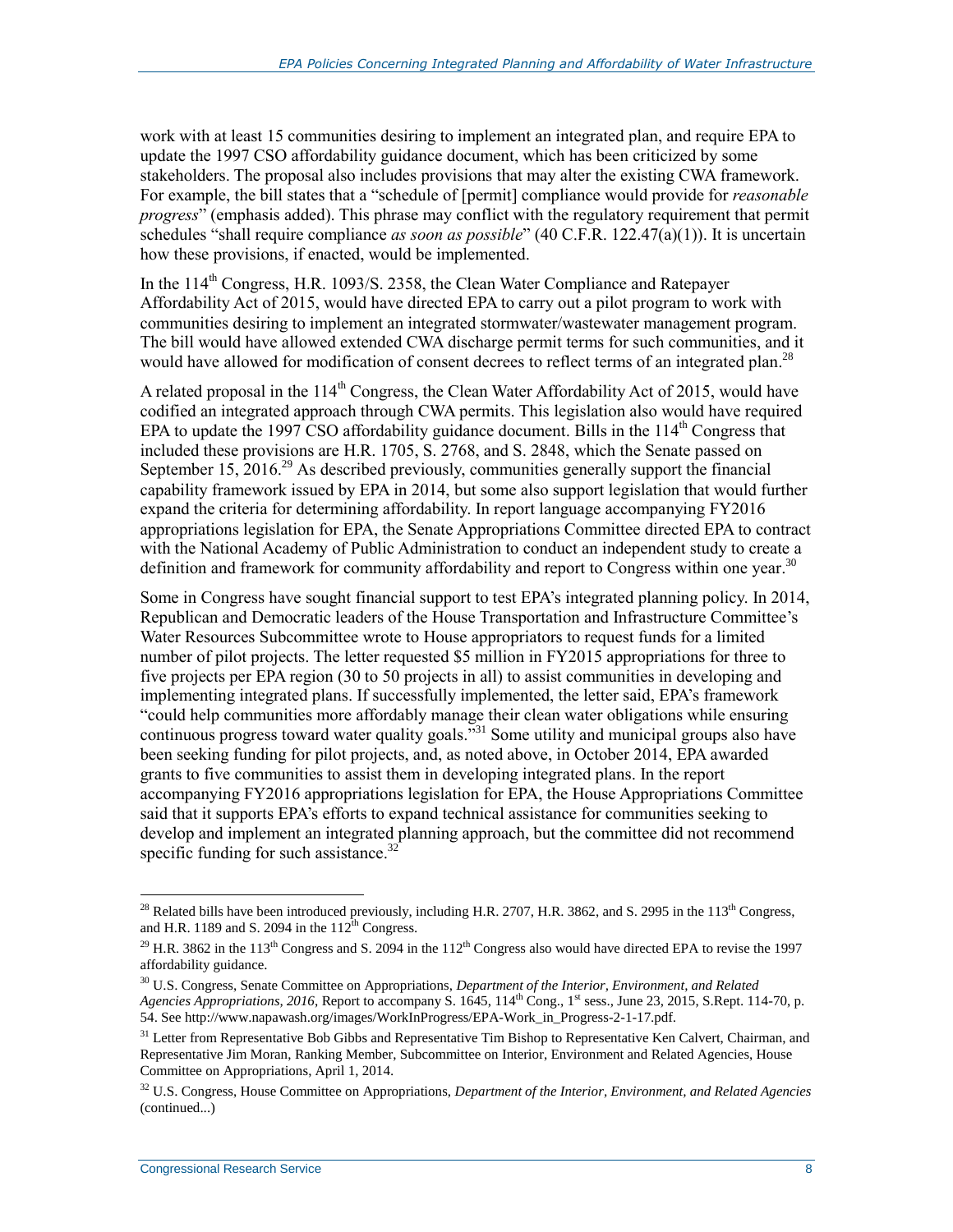In July 2014, the Water Resources Subcommittee held a hearing to review EPA's 2012 integrated planning policy. The subcommittee heard from witnesses who contended that EPA has not provided enough regulatory flexibility in implementing the policy. Some witnesses urged Congress to pass legislation that would require EPA to speed its approval of integrated plans, and some urged EPA to develop "model permits" to serve as templates for integrated plans.<sup>33</sup> The Senate Environment and Public Works Committee held a hearing on April 7, 2016, that addressed issues of water infrastructure affordability.

The House Water Resources Subcommittee also held two hearings in the  $112<sup>th</sup>$  Congress on EPA's efforts to provide flexibility to communities in addressing wastewater and stormwater project needs. The first hearing, in December 2011, examined EPA's integrated planning policy, then still in draft form, and the second hearing invited witnesses to discuss the policy document, which EPA had issued in June. Particularly at the second hearing, in July 2012, witnesses addressed concerns with EPA's approach to determining a community's ability to afford water infrastructure projects.

### **Conclusion**

Local government stakeholders generally support EPA's efforts to encourage ways for communities to prioritize their investments in CWA infrastructure and to consider a wide range of factors that affect affordability of such investments. As described in this report, cities and states have some continuing concerns with aspects of both the integrated planning policy and the financial capability assessment framework. For example, EPA's 2014 Financial Capability Assessment Framework is focused on plans and implementation to meet CWA requirements. While it might be beneficial to municipalities if EPA's policies encompassed priorities, plans, and schedules for all of a community's water infrastructure obligations—including for drinking water projects, as the U.S Conference of Mayors has advocated—currently that is not the case. Nevertheless, these recent policies may partially help local governments address the economic challenges of meeting their CWA water infrastructure obligations.

The 2012 integrated planning framework highlighted existing authority and opportunities within the CWA without providing new authority or flexibility. Thus, legislative efforts to codify the framework into the CWA may be considered largely symbolic. However, some of the recent proposals would not only codify the integrated planning approach but also include provisions that would alter the CWA's existing framework to varying degrees. In general, these provisions have raised concerns from environmental groups but received support from municipalities seeking additional flexibility.

<sup>(...</sup>continued)

*Appropriations, 2016*, Report together with Minority Views to accompany H.R. 2822, 114<sup>th</sup> Cong., 1<sup>st</sup> sess., June 18, 2015, H.Rept. 114-170, p. 53.

<sup>&</sup>lt;sup>33</sup> U.S. Congress, House Committee on Transportation and Infrastructure, Subcommittee on Water Resources and Environment, *Integrated Planning and Permitting Framework: An Opportunity for EPA to Provide Communities with Flexibility to Make Smart Investments in Water Quality*, 114<sup>th</sup> Cong., 2<sup>nd</sup> sess., July 24, 2014.